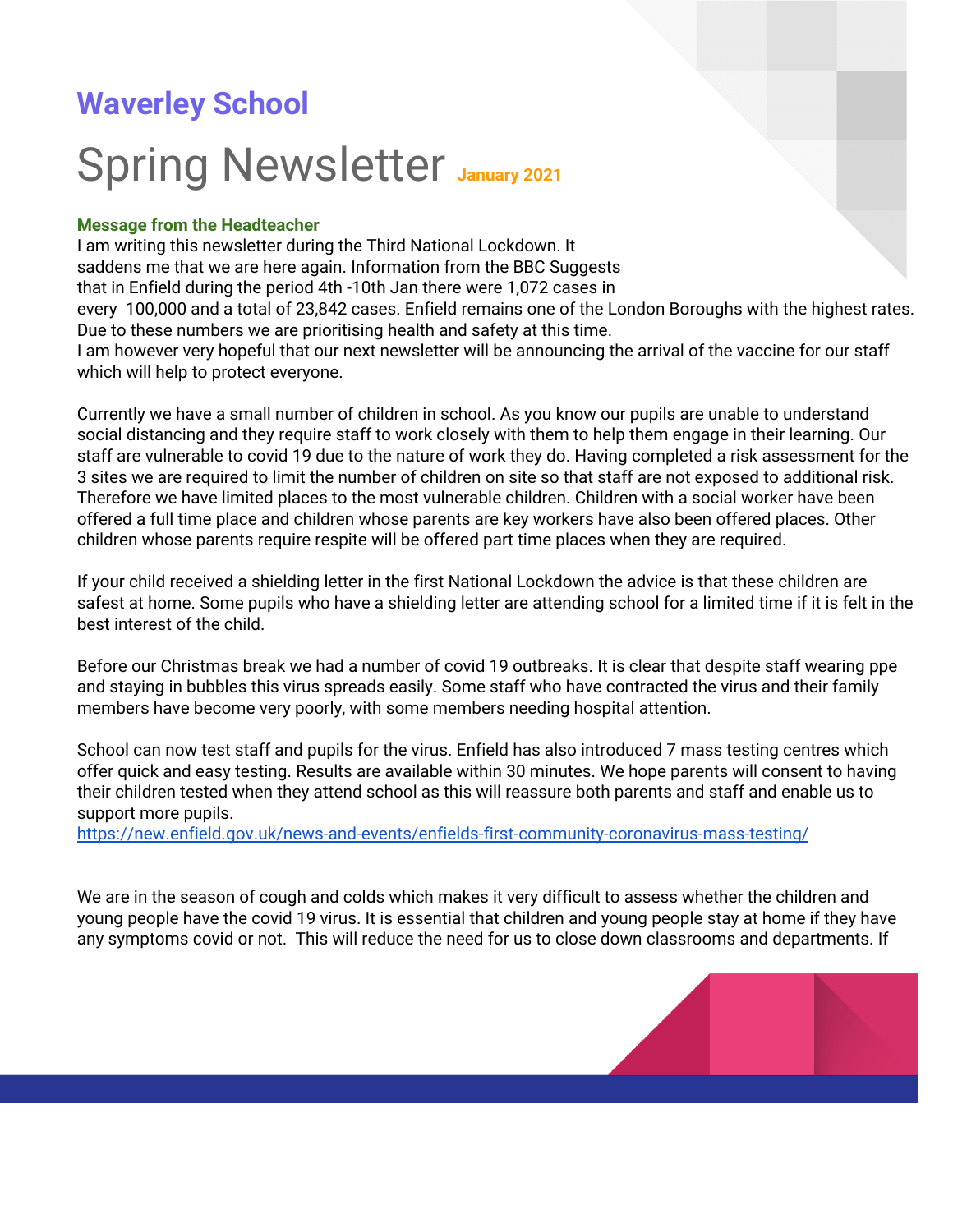you or anyone in your household has a cough, high temperature or loss of taste or smell the whole household **must** isolate until the person with the symptoms has had the results of the test. If you send your child into school while a member of the household has symptoms you are placing the staff and pupils at risk. **Please follow this rule strictly,** so we can all stay safe**.**

**Visitors** We are currently not open to visitors.



#### **Home learning**

I am really impressed that we now have 99% of families signed into class dojo. You are using class dojo well and I hope you are finding it useful.

Below is a summary of last week's activities on class dojo

### Messages sent to families

**774 Last week**





Positive feedback % **100% Last week**

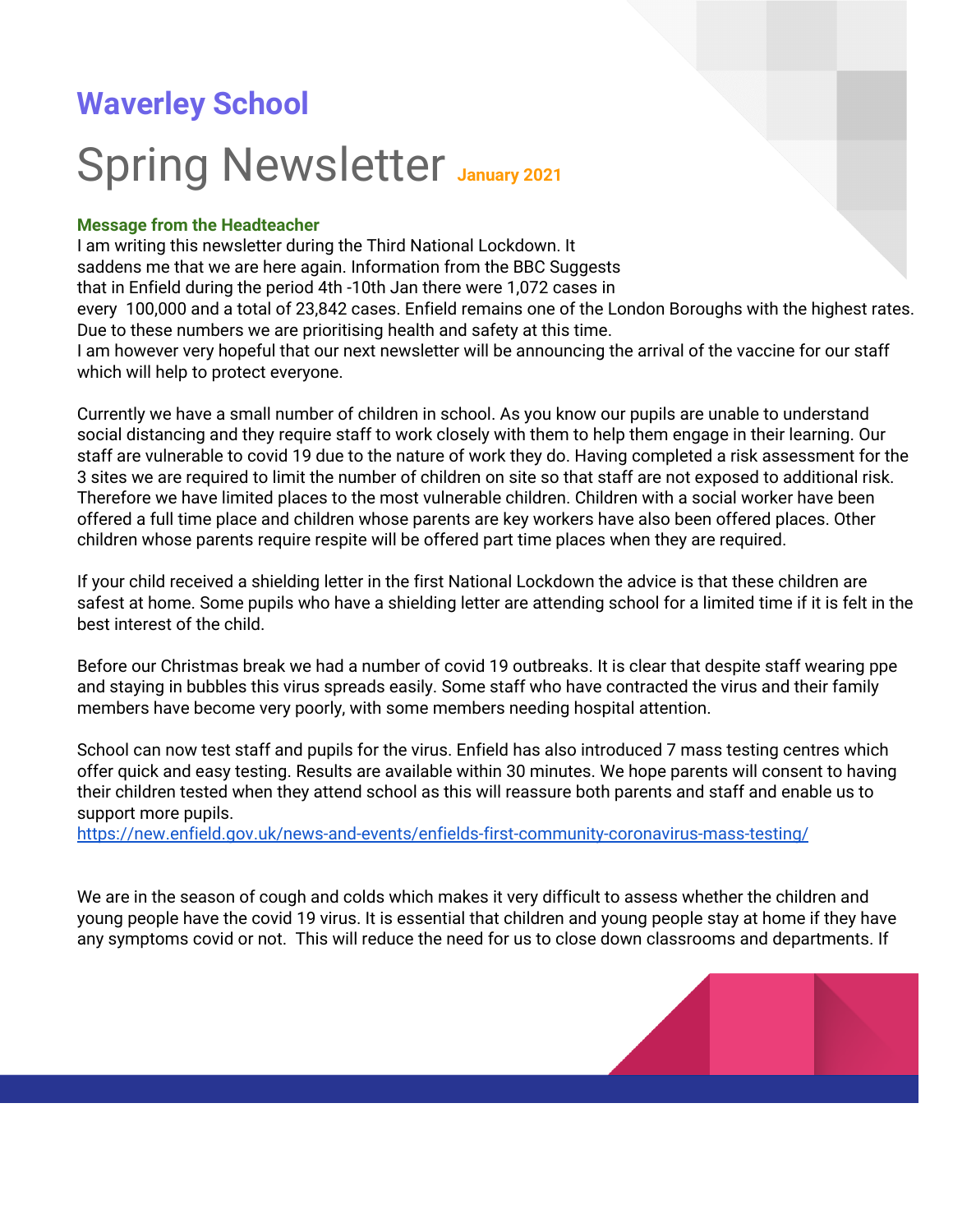You will have been contacted by a member of the class team to discuss remote learning for your child. Please support this as much as you can. If however you are balancing work and remote learning please be kind to yourselves. You are great parents and are managing this difficult situation well. We have you all in our minds every day and we can't wait to return to a time when we can have everyone back into school. For now use your key worker to assist you with home learning as much as you can manage and try to find ways to have fun at least once a day.

**Waverley Association for Special People (WASP)** WASP are always eager to hear your fundraising ideas. If you would like to make a donation you can do it through the school website or click the link below:-<http://waverley-school.com/for-everyone-2/wasp/>



**Fundraising School Playground** Can you help ? We need to raise £ 76,796 to complete the final phase.

#### **Waverley School**

Read more on our [website](http://waverley-school.com/) Please keep an eye on our website for updates. There are new policies on the website, these include the safeguarding policy. Please take a few moments to read these policies as they hold a lot of information about the school.



**Providing Free school meals to voucher during Covid.** Pupils that were not in school the first week of January 2021, would have received £10 supermarket vouchers. If your child came in two days they would have received £5.

The week beginning the 11th January 2021, you will receive £12.50. If your child is at school your child will receive their meal at school. Some families may receive **additional funds** to repay the under funding received last week. The vouchers are only for pupils eligible for free school meals and year groups Reception to Year 2.

**Edenred:** The Department of Education informed schools this week that families are entitled to £15 per week, this will be sent to you fortnightly starting the 18th January 2021. This will either be sent directly to you by edenred or via the school email. We will of course try and keep you informed of any changes. This is only for pupils eligible for **free school meals and pupils whose parents no recourse to public funds.**



**Food Bank** We have a small food bank running in school with donations from staff, families and Morrisons. If you are in need of support from the food bank let your class teacher know and we can arrange for a parcel to be delivered to you. We cannot rely on these donations on a regular basis so if you require weekly support please contact the local food banks or your social worker.